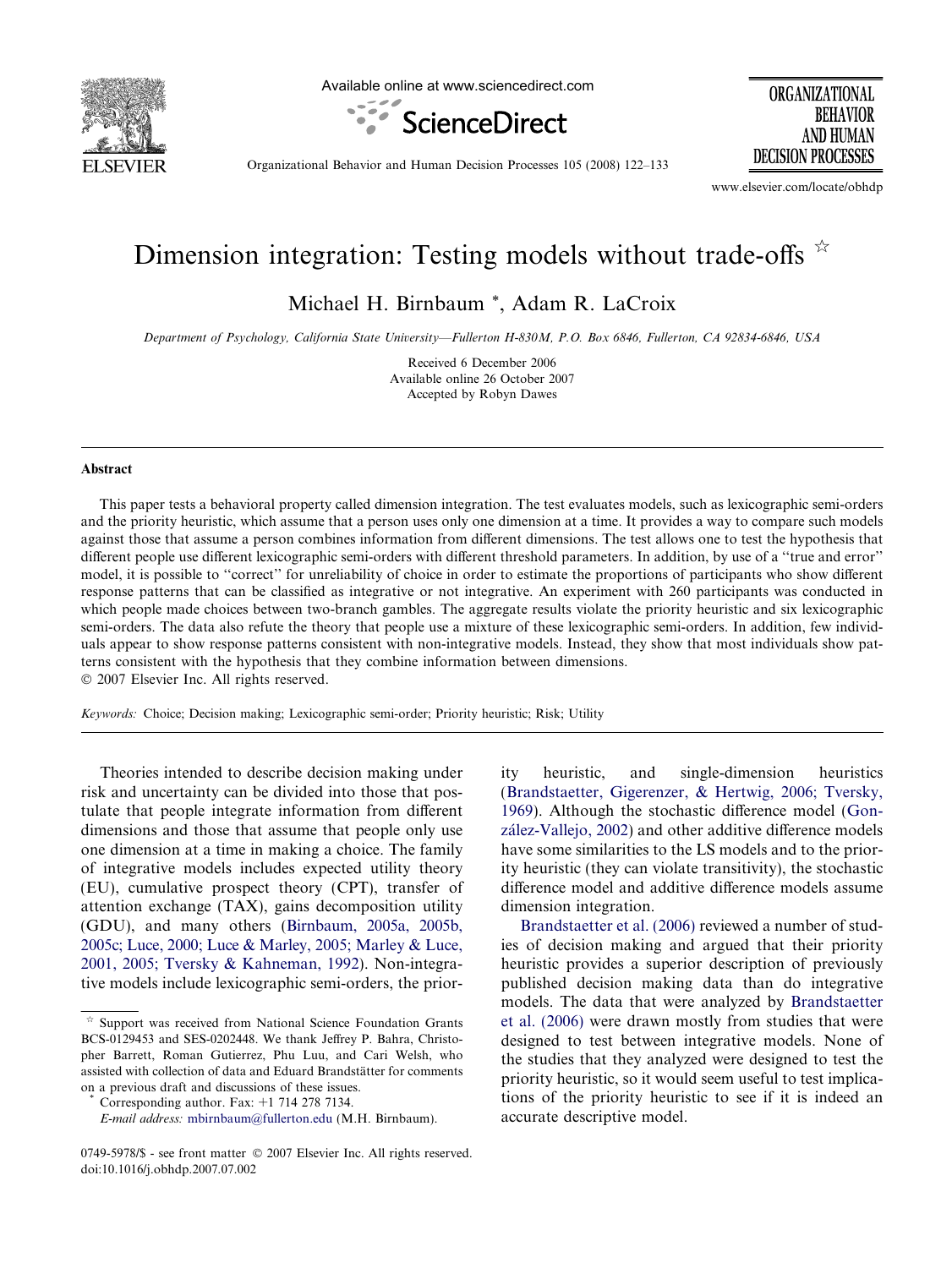This paper employs a test of dimension integration that to our knowledge been used only once before ([Birnbaum,](#page-10-0) [submitted\)](#page-10-0); this test allows one to determine whether people combine information and make trade-offs or if instead, they use only one piece of information at a time. Dimension integration provides a direct test between the family of non-integrative models and the integrative models.

The test of dimension integration allows us to test a more general family of theories as well as the priority heuristic. It allows for the possibilities that different people might use different lexicographic semi-orders, in which they examine dimensions in different orders, and that they might use different parameters. Tests of dimension integration also allow us to investigate whether people might use a mixture of lexicographic strategies with different parameters.

[Brandstaetter et al. \(2006\)](#page-10-0) considered the possibility of such extensions, but they restricted their attention to a single order and fixed the parameters of their theory. The tests of integration in this paper allow one to test a much wider family of models than was evaluated by [Brandstaetter et al. \(2006\).](#page-10-0) In addition, whereas [Brands](#page-10-0)[taetter et al. \(2006\)](#page-10-0) proposed to describe only aggregate data, we can assess individual differences and estimate the percentage of individual participants who show different patterns of behavior that are compatible with or in violation of the family of non-integrative models.

# Lexicographic semi-orders

[Luce \(1956\)](#page-10-0) proposed a semi-order representation to describe preference behavior in which items that differ by small increments in utility are treated as indifferent. In such a representation, the indifference relation is not transitive. That is,  $A$  might be indifferent to  $B$ ,  $B$ might be indifferent to  $C$ , and yet  $A$  might be preferred to C. For example, imagine a series of gold coins in which each adjacent pair of coins differs by the weight of one atom of gold. Because the weight of one atom is less than the resolution of most scales, people would evaluate any two adjacent coins in the series as equivalent. However, for some integer,  $n$ , the difference in weight between the first coin and the nth would be noticeable.

A lexicographic order is illustrated by the task of putting a list of words in alphabetic order. The first letter is checked and if that letter is different, the two words are ranked based on that letter alone (and subsequent letters have no effect). However, when the first letter is the same in two words, one checks the second letter; and only if the second letters are also identical is there a need to go on to check the third, and so on.

[Tversky \(1969\)](#page-11-0) noted that preference can be intransitive in a lexicographic semi-order (LS). In a lexicographic semi-order, a person compares one dimension at a time and makes a decision based on that dimension only. Only when the difference in the first dimension is small does the person check the second dimension; the person examines the third dimension only when differences on the first two dimensions are not decisive.

When comparing two-branch gambles of the form,  $G = (x, p; y, 1-p)$ , which represents a gamble with a probability of  $p$  to win cash prize  $x$  and otherwise to win y, and  $F = (x', q; y', 1 - q)$ , where  $x > y \ge 0$  and  $x' > v' \geq 0$ , there are three dimensions that could be examined: the lowest consequence  $(L)$ , the probability to win  $(P)$ , and the highest consequence  $(H)$ . Suppose a person compares first the lowest consequences in the gambles, then the probabilities, and finally the highest consequences in a gamble. That strategy, defined more precisely below, will be denoted the low–probability– high lexicographic semi-order (*LPH* LS), as follows:

If 
$$
(y - y' \ge \Delta_L)
$$
 {choose G}  
\nelse if  $(y' - y \ge \Delta_L)$  {choose F}  
\nelse if  $(p - q \ge \Delta_P)$  {choose G}  
\nelse if  $(q - p \ge \Delta_P)$  {choose F}  
\nelse if  $(x - x' > 0)$  {choose G}  
\nelse if  $(x' - x > 0)$  {choose F}  
\nelse {choose randomly} (1)

There are two parameters,  $\Delta_L$  and  $\Delta_P$ , which represent the difference thresholds for the lowest prize and probability, respectively. When gambles involve three or more branches, new parameters can be introduced for the thresholds on those additional dimensions.

This LPH LS is the same as the priority heuristic (PH) of [Brandstaetter et al. \(2006\)](#page-10-0), except that the priority heuristic assumes that  $\Delta_L = 0.1 \cdot \max(x, x')$ , and  $\Delta_P = 0.1$ . The priority heuristic also assumes that the value of  $\Delta_L$ is rounded to the nearest prominent number (integer powers of 10 plus one-half and double their values; i.e., 1, 2, 5, 10, 20, 50, 100, etc.) If a study involved only choices in which the highest prize in either gamble was \$100, then the priority heuristic model would be a special case of this LPH LS model where  $\Delta_L = $10$  and  $\Delta_P = 0.1$ . (In addition, the priority heuristic assumes that no matter how many branches there are in a gamble, people use at most four dimensions: the lowest consequence, probability of the lowest consequence, highest consequence, and probability of the highest consequence.)

With two-branch gambles, there are five other LS models, each with two parameters: LHP, PLH, PHL, HPL, and HLP, which differ only in the order in which the dimensions are considered. For example, the PHL LS model assumes that people first compare probabilities, which if they differ by less than  $\Delta_P$  cause the person to check the highest outcomes, which are decisive only if the difference is greater than or equal  $\Delta_H$ ; otherwise, the person bases the decision on the lowest consequences.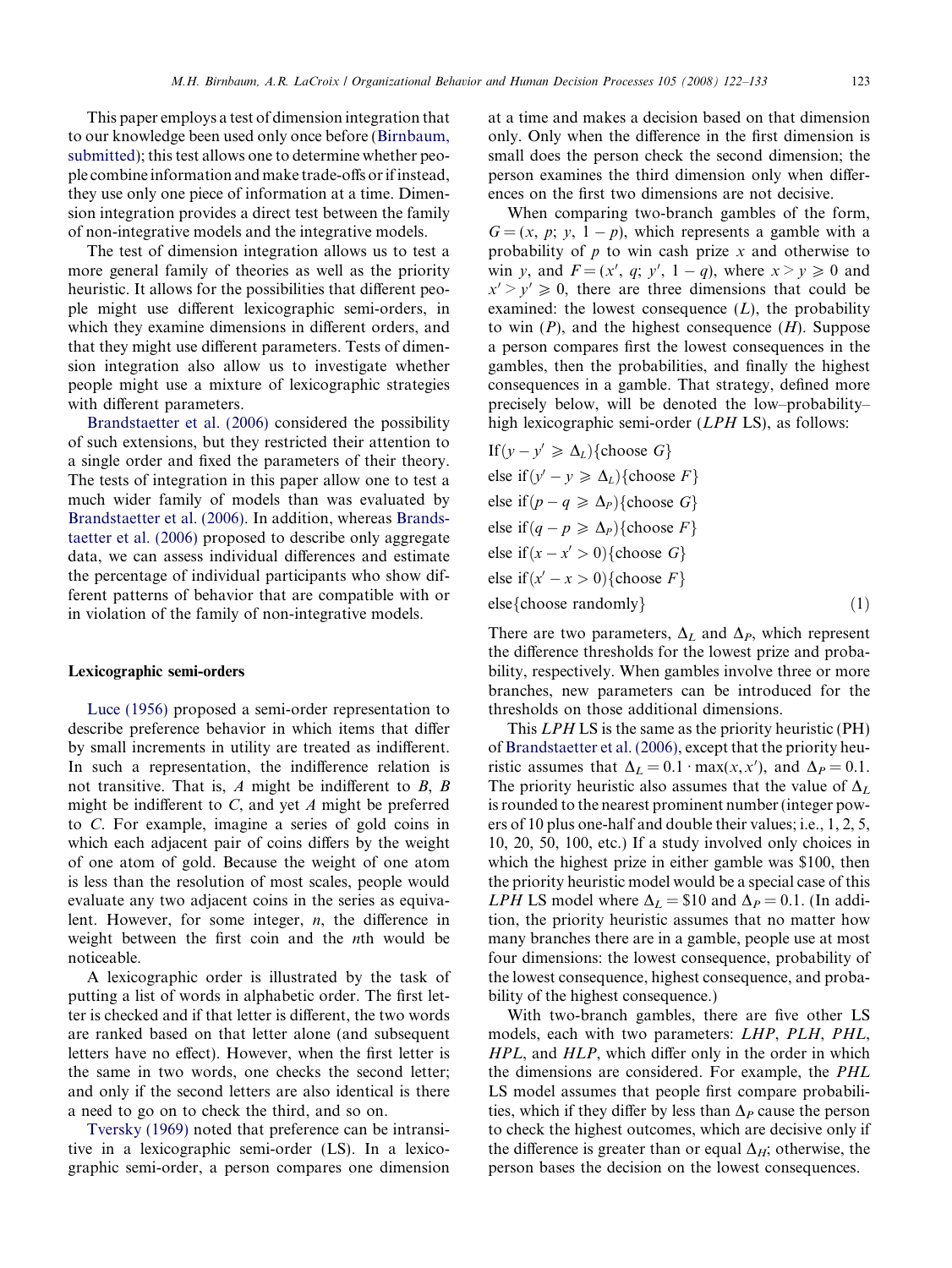<span id="page-2-0"></span>All six of these LS models imply that no two dimensions should show dimension integration. There are three possible pairs of two dimensions: Lowest prize and highest prize, lowest prize and probability, and highest prize and probability. All six models imply no dimension integration in any of these three types of pair-wise tests. [Birnbaum \(submitted, Study 2\)](#page-10-0) found evidence of dimension integration (described more precisely below), which violates the lexicographic semiorders and the priority heuristic. However, in one of his tests, it appeared that a substantial number of individuals might be consistent with various lexicographic semi-order models.

This study will examine that case more deeply. In [Birnbaum's \(submitted\)](#page-10-0) study of integration of the lowest and highest consequences, there were 92 people (out of 242) whose data showed integration of dimensions, but there were 80 who showed a response pattern compatible with three of the lexicographic semi-orders, 25 who were consistent with predictions of the priority heuristic, and another 13 who were consistent with other lexicographic models. This study improves on previous work in its selection of levels and in its use of replicated tests, which allows us to distinguish if such response patterns are due to "error" or "true" intention.

#### Test of dimension integration

Consider the series of four choices in Table 1, which tests integration of the lowest and highest consequences of a gamble. In this test with 50–50 gambles, the second alternative (''safe'', S) is always the same. According to the priority heuristic model of [Brandstaetter et al.](#page-10-0) [\(2006\)](#page-10-0), the majority should prefer the second, ''safe'' gamble in all four choices because its lowest conse-

Table 1

| Test of dimension integration |  |
|-------------------------------|--|
|                               |  |
|                               |  |

quence is always at least \$20 higher than the lowest consequence in the first, "risky" gamble, and this always exceeds 10% of the highest consequence. However, in Choice 4, only 27% of 260 people preferred the ''safe'' gamble, and this is significantly less than 50%, contrary to the priority heuristic.

According to integrative models such as the TAX model, consequences within a gamble are aggregated. With parameters used to describe other data, the TAX model implies that a \$10 difference in the highest consequence fails to outweigh a \$20 difference in the lowest consequence in Choice 2; and a \$45 difference in the highest consequence in Choice 3 does not overcome a \$50 difference in the lowest consequence. However, their combination is predicted to tip the balance and produce a preference for the risky gamble in Choice 4. This pattern is also compatible with many other integrative models, including expected utility.

Table 1 shows predicted preferences for six LS models made from two orders of considering the two dimensions that are manipulated (lower and higher prizes) with three assumptions about the difference threshold parameters. Predicted preference for the safe option is indicated by ''S'' in Table 1; predicted preference for the risky gamble is indicated by " $R$ ." For example, a person who considered the lowest consequence first would always choose S if  $\Delta_L \le$  \$20, since the "safe" option always has a lowest outcome that is at least \$20 higher than the lowest consequence in the "risky" gamble. This model is labeled LH1 in Table 1, and its predicted pattern is denoted SSSS, because the person should choose S in all four choices. However, if  $$20 < \Delta_L \le $50$  (*LH2*), then this person would choose the ''safe'' option in Choices 1 and 3, but choose the "risky" gamble in the other two choices (SRSR). If  $\Delta_L$  > \$50, the person would always choose the "risky"

| Choice         |                                  |                                  | $\%S$ | Choice models |     |                  |                  |                  |                  |                  |                  |
|----------------|----------------------------------|----------------------------------|-------|---------------|-----|------------------|------------------|------------------|------------------|------------------|------------------|
| No.            | Risky $(R)$                      | Safe $(S)$                       |       | LH1           | HL3 | LH3              | HL1              | HL2              | LH2              | <b>TAX</b>       | LS mixture       |
|                | 50 to win \$60<br>50 to win \$0  | 50 to win \$50<br>50 to win \$50 | 88    | S             | S   | $\mathbf R$      | $\boldsymbol{R}$ | S                | S                | S                | $a+b+c$          |
| 2              | 50 to win \$60<br>50 to win \$30 | 50 to win \$50<br>50 to win \$50 | 72    | S             | S   | $\overline{R}$   | $\mathbb{R}$     | S                | $\boldsymbol{R}$ | S                | $a+c$            |
| 3              | 50 to win \$95<br>50 to win \$0  | 50 to win \$50<br>50 to win \$50 | 72    | S             | S   | $\overline{R}$   | $\boldsymbol{R}$ | $\overline{R}$   | S                | S                | $a + b$          |
| $\overline{4}$ | 50 to win \$95<br>50 to win \$30 | 50 to win \$50<br>50 to win \$50 | 27    | S             | S   | $\boldsymbol{R}$ | $\boldsymbol{R}$ | $\boldsymbol{R}$ | $\boldsymbol{R}$ | $\boldsymbol{R}$ | $\boldsymbol{a}$ |

Six variants of lexicographic semi-order model make different predictions.

Notes: LH refers to lexicographic semi-order (LS) model in which lowest consequence  $(L)$  is considered before the highest  $(H)$ ; HL refers to LS model in which highest consequence is considered first.  $R =$  predicted preference for the "risky" gamble;  $S =$  predicted preference for the "safe" option. In LH1, LH2, and LH3,  $\$0 < \Delta_L \leq \$20$ ,  $\$20 < \Delta_L \leq \$50$ , and  $\$50 < \Delta_L$ , respectively. In HL1, HL2, and HL3,  $\$0 < \Delta_H \leq \$10$ ,  $\$10 < \Delta_H \leq \$45$ , and \$45  $\leq \Delta_H$ , respectively. In the LS Mixture model (last column), a, b, and c are the probabilities that a person uses LH1 or HL3 (SSSS), LH2 (SSRR), and HL2 (SRSR), respectively; the mixture model is further described in text. TAX refers to the transfer of attention exchange model with parameters from previous data, which predicts SSSR pattern.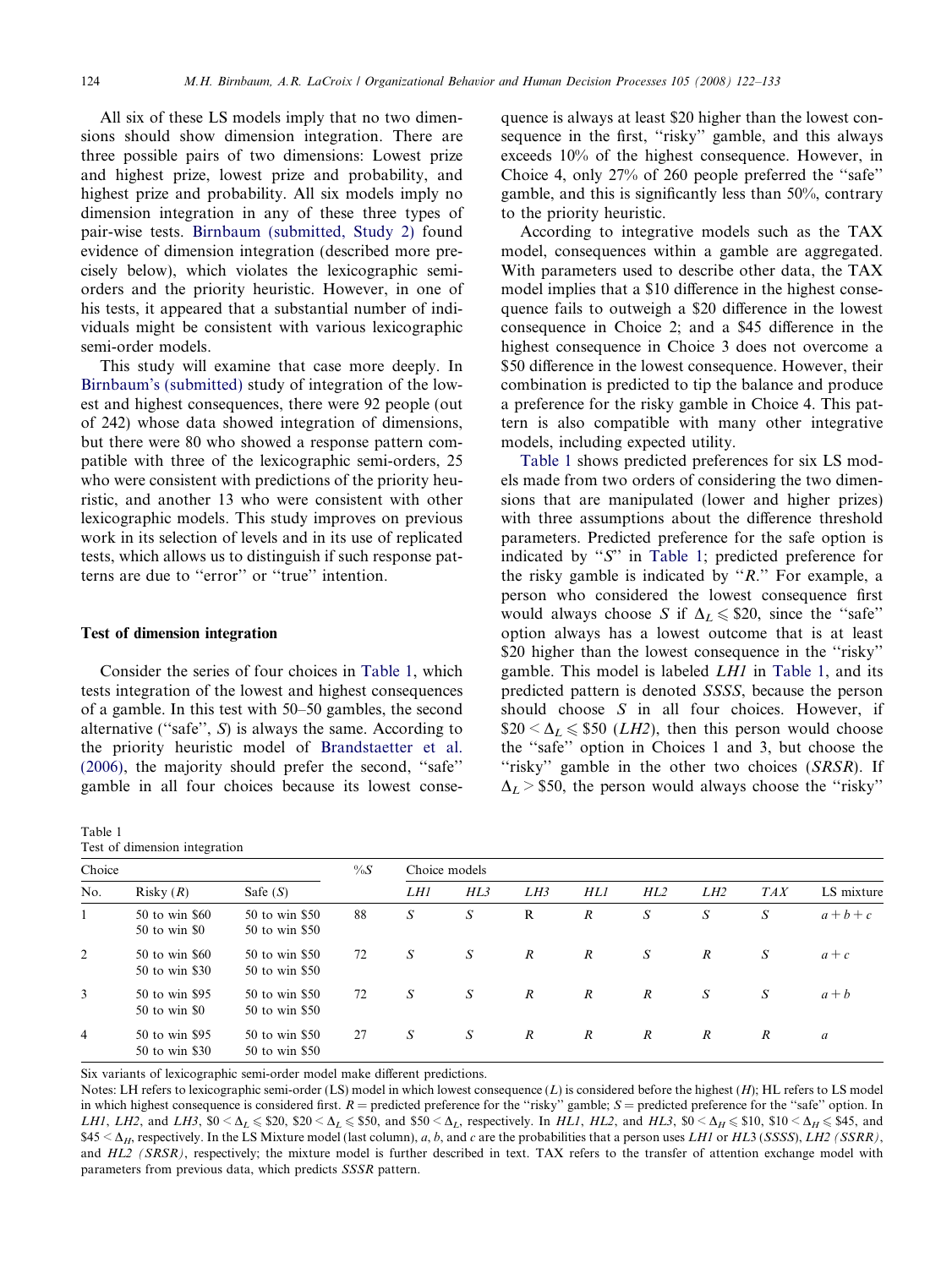gamble, which always has the higher best consequence  $(LH3)$ .

Similarly, if a person started by comparing the highest consequences and if  $\Delta_H \le$  \$10, then that person would also always choose the "risky" gamble (HL1). If  $$10 < \Delta_H \le $45$ , as in HL2, that person would choose the risky gamble on Choices 1 and 2 and the safe option on Choices 3 and 4 in [Table 1](#page-2-0) (SSRR). Finally, HL3 assumes that a person starts with the highest consequence but  $\Delta_H$  > \$45; in this case, the person would always choose the ''safe'' option. [Table 1](#page-2-0) shows that of these six possible lexicographic semi-orders for this situation, none of them produces the integrative pattern of preferences predicted by integrative models such as TAX with its prior parameters, which is SSSR.

The choice percentages in [Table 1](#page-2-0) display results of an experiment described below with 260 participants. The majority choice percentages agree with the TAX model and do not agree with any of the LS models in [Table 1](#page-2-0). But is it possible that the results reflect a mixture of LS strategies?

#### The LS mixture model

Consider the possibilities that (a) different people might employ different versions of these LS models, or that (b) the same individual might alternate among different LS models. For example, a person might start with the lowest prize on one trial and then start with the highest prize on another trial. On one trial, a person might use one value for  $\Delta_L$  and use a different value on another trial. But suppose that on any given choice, people use one of the six LS strategies listed in [Table 1.](#page-2-0) Let  $a =$  the probability of using either LH1 or HL3 (i.e., the probability of choosing "safe" in all four choices, SSSS); let  $b =$  the probability of using model LH2 (which generates the pattern  $SRSR$ ) and let  $c =$  the probability of using model HL2 (SSRR). According to this LS mixture model, the probabilities of choosing the ''safe'' option in Choices 1, 2, 3, and 4 are  $a + b + c$ ,  $a + c$ ,  $a + b$ , and a, respectively. There are four empirical proportions and three unknowns. We can estimate the three parameters from Choices 1, 2, and 3, and use them to predict the actual choice proportion for Choice 4. That comparison provides a test of the LS mixture model.

In [Table 1](#page-2-0), the difference between the first two empirical choice proportions gives an estimate of  $\hat{b} = 0.88 - 0.72 = 0.16$ . Similarly, the difference between first and third gives,  $\hat{c} = 0.16$ ; therefore, we subtract these two estimates from the choice proportion in Choice 1, yielding  $\hat{a} = 0.88 - 0.16 - 0.16 = 0.56$ , which is compared with the observed proportion in Choice 4, which should be the same, 0.56, apart from error. Instead, the observed proportion is 0.27, which is significantly less than 0.56. This result indicates that we cannot represent the choice proportions in [Table 1](#page-2-0) as a mixture of LS models.

#### Individual differences and error theory

Now suppose that each person has a different ''true'' pattern that might be one of the LS patterns, or the pattern predicted by TAX, or indeed any of the 16 possible response patterns in 4 choices ( $2^4 = 16$ ). Suppose also that when presented with the same (or nearly identical) choices, the person has the same ''true'' pattern of preferences, but may have an ''error'' in evaluating his or her true preference on any given trial. Perhaps some choices are ''easier'' than others; in which case, the rate of ''error'' would be lower. This error model resembles that of [Sopher and Gigliotti \(1993\)](#page-11-0), with improvements by [Birnbaum \(2004b\) and Birnbaum and Bahra \(2007\).](#page-10-0)

We can estimate error rates in this model from reversals of preference between repeated presentations. For exam-ple, consider Choice 1 in [Table 1](#page-2-0). Let  $p =$  the probability that a person truly prefers the ''safe'' gamble in this choice, and  $e =$  the probability that a person makes an error. It is assumed that  $0 \le e \le 1/2$ . The probability of choosing the ''safe'' alternative on both repetitions is given as follows:

$$
P(SS) = p(1 - e)^{2} + (1 - p)e^{2}
$$
 (2)

In this case, the person who "truly" prefers  $S$  has correctly reported the preference twice and the person who truly prefers  $R$  has made two errors. The probability that a person reverses preference from  $R$  to  $S$  is given as follows:

$$
P(RS) = pe(1 - e) + (1 - p)(1 - e)e = e(1 - e)
$$
 (3)

The probability that a person shows the opposite reversal of preference,  $P(SR)$ , is also  $e(1 - e)$ , so the probability of either type of preference reversals is  $2e(1 - e)$ . If we observe 32% preference reversals, for example, we estimate that the error rate,  $e = 0.2$ , because  $2e(1 - e) = 2 \cdot 0.2 \cdot 0.8 = 0.32$ . Similarly, if we observed  $P(S) = 0.8$  and  $P(SS) = 0.64$ , we would estimate that the true probability of preference is 1, because  $P(SS) = 1 \cdot (0.8) \cdot (0.8) + 0 \cdot (0.2) \cdot (0.2) = 0.64$ . Except in limiting cases where everyone has the same true preferences, we do not expect independence to hold because different people have different true preference patterns. These calculations are analogous to the ''correction for attenuation'' in test theory. We extend this model below to the replicated test of dimension integration with four choices, where each of the four choices is allowed to have a different ''error'' rate and each person is allowed to have a different ''true'' preference pattern.

For the test of dimension integration, the formulas must be expanded to account for patterns of four choices, each of which is replicated. In other words,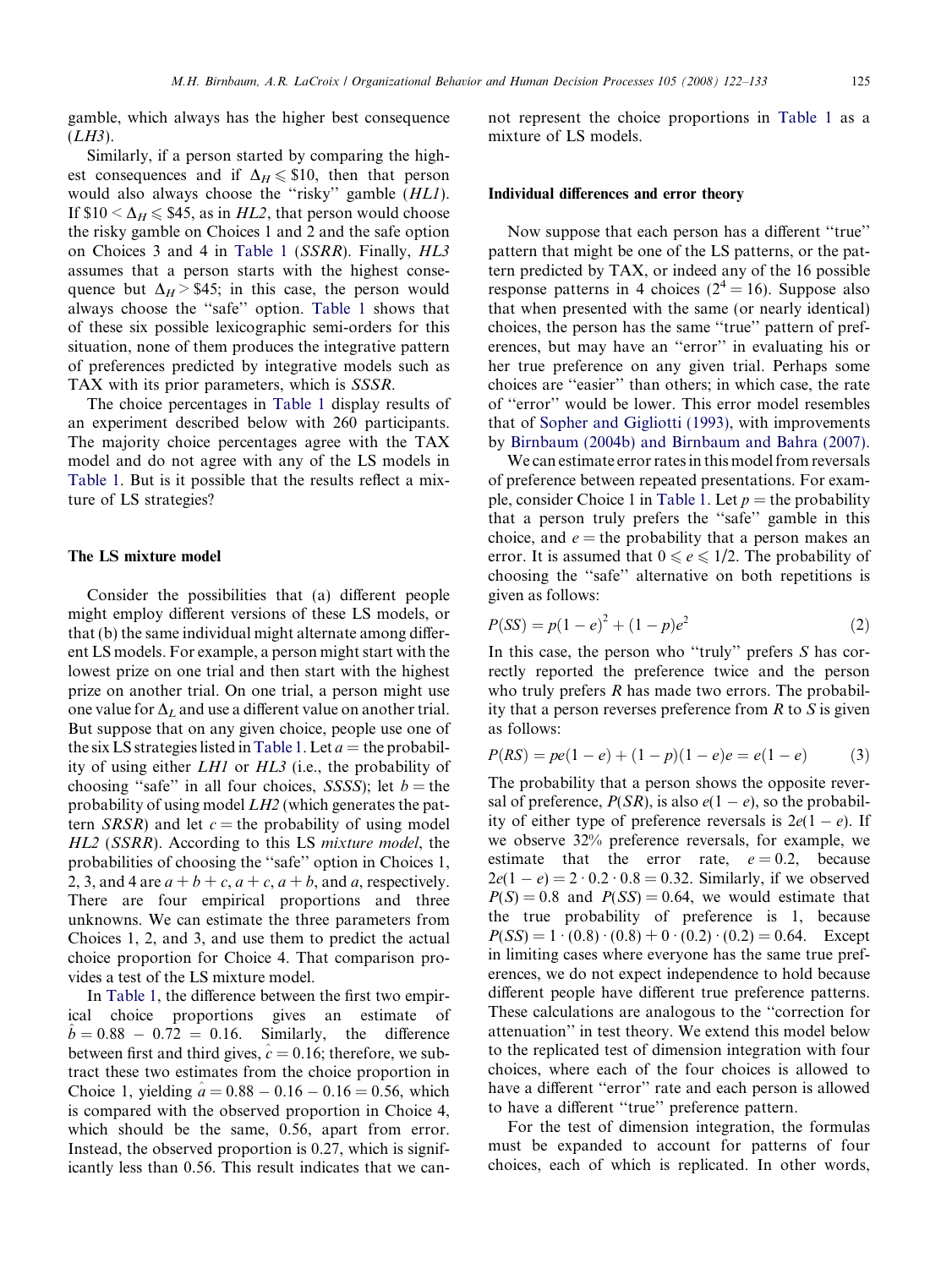<span id="page-4-0"></span>the model represents the probabilities of showing response patterns on eight choices. This expansion, presented in the results section, allows one to estimate the ''true'' probability of each of the 16 possible choice patterns in this test. This allows us to estimate the proportion of people who show patterns compatible with or in violation of patterns predicted by different choice models (as in [Table 1](#page-2-0)).

### Method

Participants made choices between gambles that were displayed via browsers on computers. They were told that each gamble consisted of a container holding exactly 100 tickets with different values printed on them, and a randomly drawn ticket would determine the gamble's prize. Each choice appeared as in the following example:

Table 2

Series A test of dimension integration  $(n - 260)$ 

```
1.Which do you choose?
  A: 50 tickets to win $100
     50 tickets to win $0
OR
  B: 50 tickets to win $35
     50 tickets to win $25
```
Participants clicked a button beside the gamble they would rather play in each choice. Instructions are available from the following URL: [http://psych.fullerton.](http://psych.fullerton.edu/mbirnbaum/psych466/exps/gls_2-branch.htm) [edu/mbirnbaum/psych466/exps/gls\\_2-branch.htm.](http://psych.fullerton.edu/mbirnbaum/psych466/exps/gls_2-branch.htm)

# Replicated lower by upper consequence

This study was included among a series of similar, self-contained studies of judgment and decision making. This study consisted of 23 choices between pairs of 50-50 gambles, which can be viewed at the following URL: [http://psych.fullerton.edu/mbirnbaum/psych466/exps/](http://psych.fullerton.edu/mbirnbaum/psych466/exps/ph_lh_adl.htm) [ph\\_lh\\_adl.htm.](http://psych.fullerton.edu/mbirnbaum/psych466/exps/ph_lh_adl.htm)

| Choice No. | Choice                           |                                  | Replication pattern |    |           |     | Mixture model |                  | Parameter<br>estimates |            |
|------------|----------------------------------|----------------------------------|---------------------|----|-----------|-----|---------------|------------------|------------------------|------------|
|            | Risky(R)                         | Safe $(S)$                       | RR                  | RS | <b>SR</b> | SS  | $\%S$         | Theory           | $\boldsymbol{p}$       | $\epsilon$ |
| 19         | 50 to win \$51<br>50 to win \$0  | 50 to win \$50<br>50 to win \$50 | 7                   | 13 | 8         | 232 | 93            | $a+b+c$          | 0.973                  | 0.043      |
| 23         | 50 to win \$51<br>50 to win \$40 | 50 to win \$50<br>50 to win \$50 | 14                  | 26 | 40        | 180 | 82            | $a+c$            | 0.956                  | 0.152      |
| 9          | 50 to win \$80<br>50 to win \$0  | 50 to win \$50<br>50 to win \$50 | 28                  | 34 | 17        | 181 | 79            | $a + b$          | 0.879                  | 0.116      |
| 5          | 50 to win \$80<br>50 to win \$40 | 50 to win \$50<br>50 to win \$50 | 177                 | 22 | 43        | 18  | 19            | $\boldsymbol{a}$ | 0.065                  | 0.153      |

Notes: Choices 20, 13, 16, and 12 were the same as 19, 23, 9, and 5, respectively, except that the positions of "safe" and "risky" gambles were reversed, the ''safe'' gamble was always (\$51, 0.5; \$49, 0.5) instead of (\$50, 0.5; \$50, 0.5), \$51 in the ''risky'' gamble was replaced by \$52, \$80 was replaced by \$82; and both \$0 and \$40 were unchanged. Parameter estimates (last two columns) are best-fit values from the true and error model, fit to response patterns for replications.

Table 3 Series B test of dimension integration ( $n = 260$ )

| Choice No.     | Choice                           |                                  | Replication pattern |    |           |     | Mixture model |                  | Parameter<br>estimates |            |
|----------------|----------------------------------|----------------------------------|---------------------|----|-----------|-----|---------------|------------------|------------------------|------------|
|                | Risky(R)                         | Safe $(S)$                       | $_{RR}$             | RS | <b>SR</b> | SS  | %S            | Theory           | p                      | $\epsilon$ |
| 11             | 50 to win \$60<br>50 to win \$0  | 50 to win \$50<br>50 to win \$50 | 14                  | 18 | 9         | 219 | 89            | $a+b+c$          | 0.94                   | 0.06       |
| 22             | 50 to win \$60<br>50 to win \$30 | 50 to win \$50<br>50 to win \$50 | 33                  | 39 | 26        | 162 | 75            | $a+c$            | 0.85                   | 0.15       |
| $\overline{7}$ | 50 to win \$95<br>50 to win \$0  | 50 to win \$50<br>50 to win \$50 | 44                  | 30 | 30        | 156 | 72            | $a + b$          | 0.79                   | 0.13       |
| $\overline{4}$ | 50 to win \$95<br>50 to win \$30 | 50 to win \$50<br>50 to win \$50 | 147                 | 42 | 35        | 36  | 29            | $\boldsymbol{a}$ | 0.17                   | 0.18       |

Notes: Choices 15, 17, 2, and 18 were the same as 11, 22, 7, and 4, respectively, except that the positions of "safe" and "risky" gambles were reversed, the ''safe'' gamble was always (\$52, 0.5; \$48, 0.5) instead of (\$50, 0.5; \$50, 0.5), \$60 in the ''risky'' gamble was replaced by \$59, \$95 was replaced by \$89; \$30 was replaced by \$31, and \$0 was unchanged.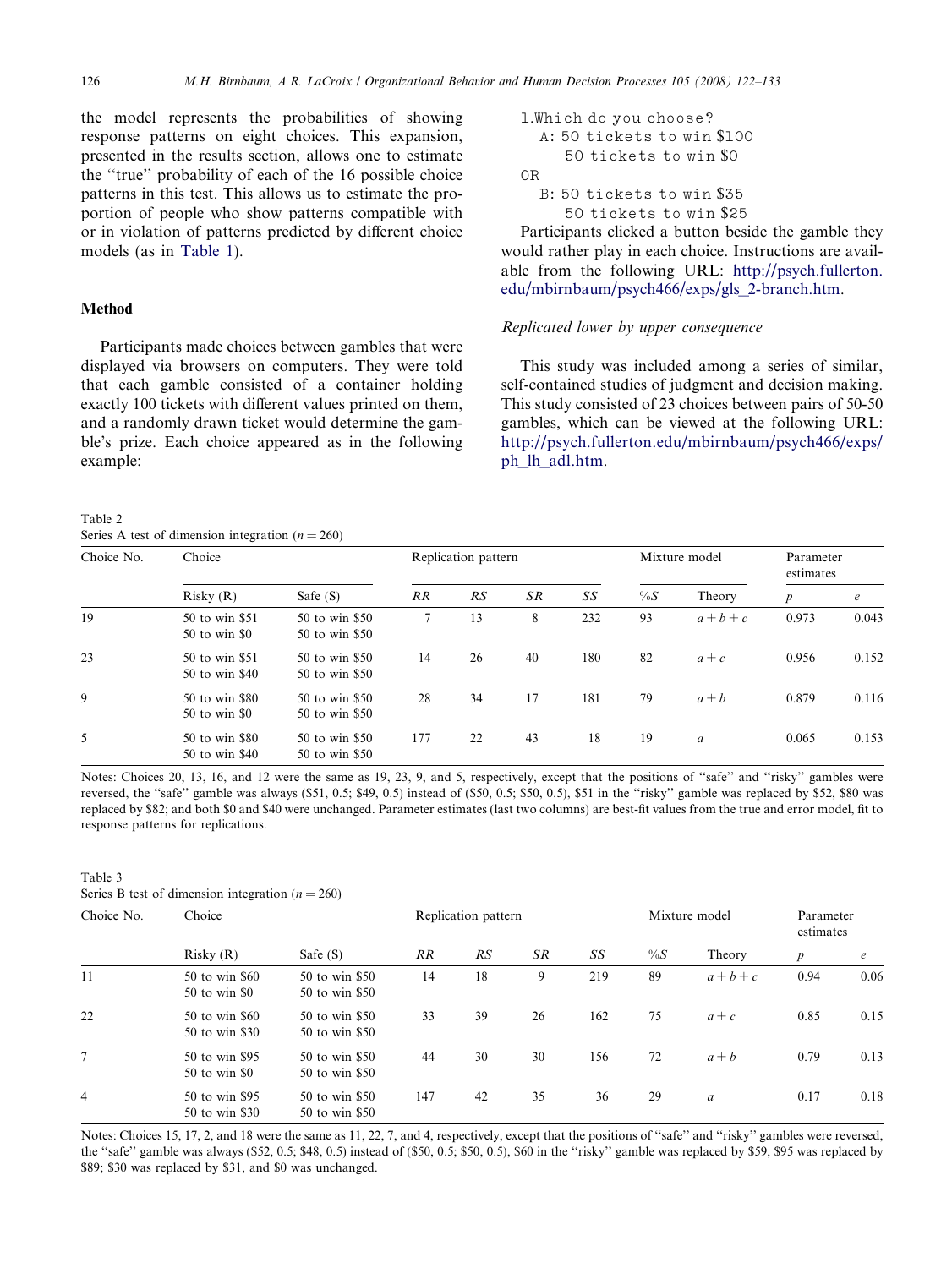<span id="page-5-0"></span>There were two series of four choices each testing dimension integration (Series A and B), where each choice was replicated in a slightly altered version and with positions of "safe" and "risky" options counterbalanced. These are described in [Tables 2 and 3.](#page-4-0)

In addition, there were six ''filler'' choices (Series C), designed to test a specific prediction of intransitivity with replication. These will be described in Discussion. Choices from all three series were intermixed and presented in random order.

Although the Internet was used as a network for display of the experimental materials and collection of data, participants were recruited from the usual ''subject pool'' in the psychology department and tested in labs via computers connected to the WWW. There were 260 college undergraduates, enrolled in lower division psychology, who completed all choices. Of these, 61% were female and 92% were 22 years of age or younger.

# Results

LH1 lexicographic semi-order model of [Table 1](#page-2-0) and the priority heuristic of [Brandstaetter et al. \(2006\)](#page-10-0) imply that the percentage choosing the ''safe'' gamble (labeled "%S" in [Tables 2 and 3\)](#page-4-0) should be greater than  $50\%$  in all four rows. Instead, [Tables 2 and 3](#page-4-0) show that the majority responses conform to the pattern predicted by integrative models such as TAX and EU. The first three percentages (93%, 82%, and 79%) in [Table 2](#page-4-0) are significantly greater than 50% and the fourth (19%) is significantly less than 50%. (For  $n = 260$ , percentages outside the interval from 44% to 56% fall outside a 95% confidence interval and are ''significantly different'' from 50%). The same result was observed four times (two replicates each of the tests in Series A and B; i.e., [Tables 2 and](#page-4-0) [3\)](#page-4-0) and these were significant in all four cases.

The choice percentages in [Tables 2 and 3](#page-4-0) violate the LS mixture model that allows people to switch from one lexicographic semi-order to another and to use different parameter values on different trials. In [Table 2,](#page-4-0) the estimated parameters are  $\hat{b} = 93 - 82 = 11\%$ ,  $\hat{c} = 93 - 79 = 14\%$ , so from the first three percentages, we have  $\hat{a} = 93 - 11 - 14 = 68\%$ , which should equal the choice percentage in the fourth row of [Table 2.](#page-4-0) Instead the observed choice percentage in the fourth row of [Table 2](#page-4-0) is only 19%, significantly less than 50%. The figures for [Table 3](#page-4-0) are similar: based on the first three percentages, the estimates are  $\hat{b} = 89 - 75 = 14\%, \ \hat{c} = 89 - 72 = 17\%,$  so the first three percentages, imply  $\hat{a}=58\%$ . The observed percentage in the fourth row is only 29%, significantly less than 50%.

When we ''correct'' the estimated choice proportions for unreliability, according to the ''true and error'' model (last two columns of [Table 2\)](#page-4-0), the estimated ''true'' percentages in the four rows of [Table 2](#page-4-0) are 97, 96, 88, and 07, respectively. The estimated ''true'' percentages in [Table 3](#page-4-0) (last two columns) are 94, 85, 79, and 17. In both cases, the corrected percentages are still closer to the predictions of TAX and farther from the predictions of the priority heuristic.

#### True and error model: Individual differences

The frequencies of each response pattern for [Tables 2](#page-4-0) [and 3](#page-4-0) have been tabulated in Tables 4 and 5, respectively. The pattern SSSR in the next to last row of Table 4 indicates preference for the ''safe'' option in Choices 19, 23, and 9, and preference for the ''risky'' alternative in Choice 5, respectively. The entry of 149 in the column labeled ''Replicate 1'' shows that 149 people showed this response pattern on these four choices. Responses to Choices #20, 13, 16, and 12 (see note to [Table 2\)](#page-4-0) are treated as Replication 2 of #19, 23, 9, and 5, respectively. The entry in the second column of the next to last row shows that 132 people showed the SSSR pattern on these four trials. The 98 in the column labeled ''Both'' indicates that 98 people showed the SSSR pattern on both replicates (all eight of these choices) in Series A.

The PH of [Brandstaetter et al. \(2006\)](#page-10-0) implies that people should show the pattern SSSS. The last row of Table 4 shows that 24 people showed this pattern on the first replication, 43 showed this pattern on the second replication, and only 9 people showed this same pattern on both sets of four choices. None of the lexicographic semi-orders predicts the modal pattern SSSR,

Table 4 Tests of dimension integration, Series A ( $n = 260$ ).

| Response    | Number who show each pattern | Estimated   |                 |             |  |
|-------------|------------------------------|-------------|-----------------|-------------|--|
| pattern     | Replicate 1                  | Replicate 2 | Both replicates | probability |  |
| <b>RRRR</b> |                              | 6           |                 | 0.03        |  |
| RRRS        |                              | 6           |                 | 0.01        |  |
| RRSR        | 6                            | 3           |                 | 0.02        |  |
| RRSS        | $\theta$                     | 0           | $\Omega$        | $\Omega$    |  |
| RSRR        | 3                            | 4           | $\Omega$        | 0.01        |  |
| RSRS        |                              |             |                 | 0           |  |
| RSSR        | $\overline{c}$               |             |                 |             |  |
| <b>RSSS</b> |                              |             |                 |             |  |
| SRRR        | 13                           |             |                 |             |  |
| SRRS        | $\theta$                     |             |                 | 0           |  |
| SRSR        | 26                           | 14          | 4               | 0.02        |  |
| SRSS        | 7                            | 6           | $\Omega$        | $\Omega$    |  |
| SSRR        | 20                           | 36          | 6               | 0.04        |  |
| <b>SSRS</b> | 6                            | 4           | $\Omega$        | $\Omega$    |  |
| SSSR        | 149                          | 132         | 98              | 0.80        |  |
| SSSS        | 24                           | 43          | 9               | 0.06        |  |

Replicate 1 consisted of choices #19, 23, 9, and 5. Replicate 2 used reversed positions reversed (see [Table 2](#page-4-0)), ''both replicates'' indicates the same pattern was repeated on both sets. Estimated probabilities are estimates in the true and error model, with all parameters free. Entries in bold show results for the pattern predicted by the TAX model with prior parameters.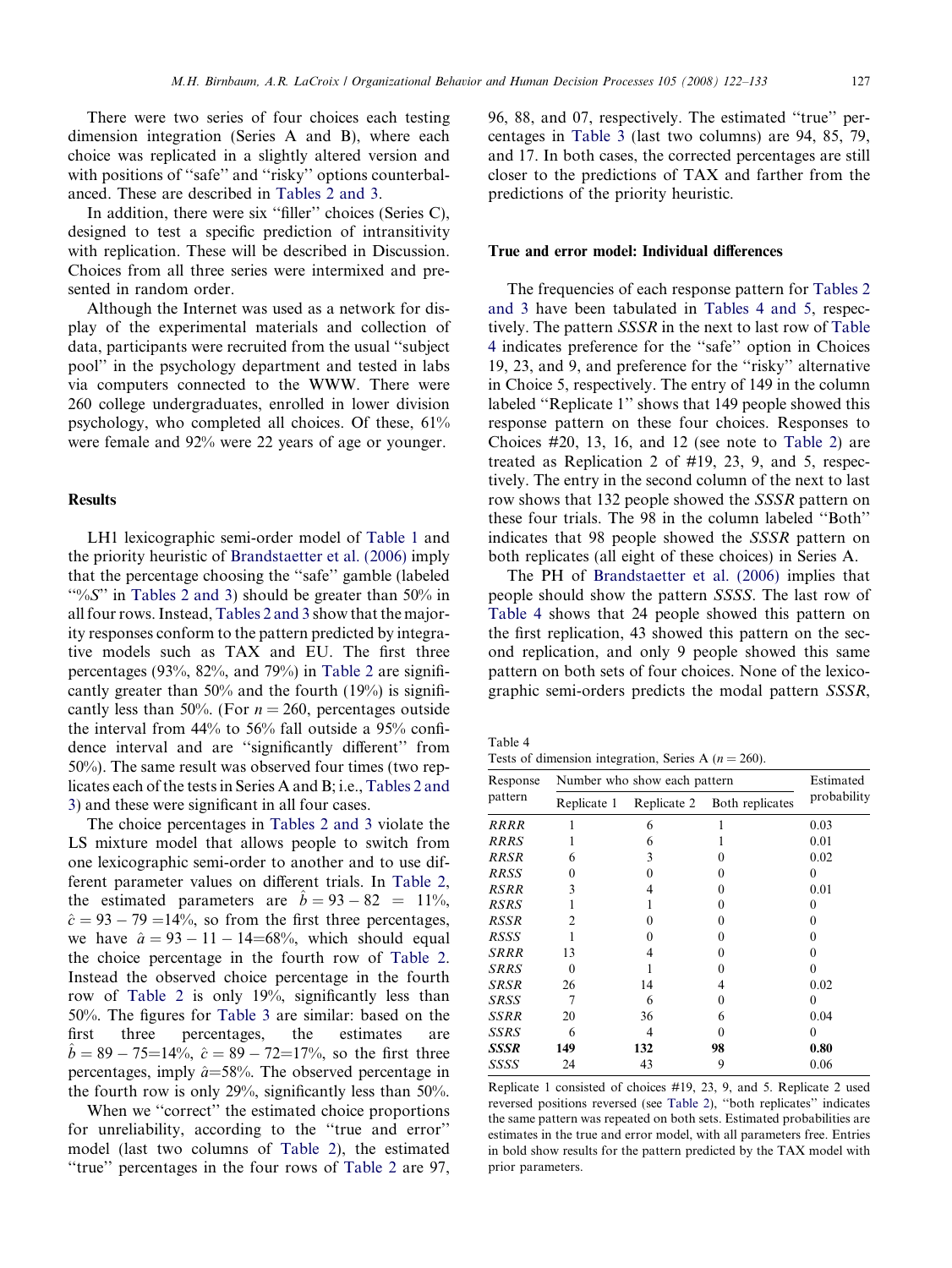Table 5 Tests of dimension integration using Series B (See [Table 3](#page-4-0),  $n = 260$ )

| Response    | Number who show each pattern | Estimated   |                 |             |
|-------------|------------------------------|-------------|-----------------|-------------|
| pattern     | Replicate 1                  | Replicate 2 | Both replicates | probability |
| <i>RRRR</i> | 9                            | 11          | 5               | 0.06        |
| RRRS        | 2                            | 3           |                 | $\theta$    |
| RRSR        | $\mathfrak{D}$               | 3           | 0               | 0           |
| <b>RRSS</b> | $\mathfrak{D}$               | 3           | 0               | 0.02        |
| RSRR        |                              | 5           |                 | 0.01        |
| <b>RSRS</b> | 3                            |             | 0               | 0.01        |
| RSSR        | 2                            |             | 0               | 0           |
| RSSS        | $\mathfrak{D}$               | 5           | 0               | 0.01        |
| SRRR        | 10                           | 12          | 4               | 0.04        |
| SRRS        | 6                            | 5           | $\Omega$        | 0           |
| SRSR        | 21                           | 31          | 6               | 0.04        |
| SRSS        | 7                            | 4           | $\Omega$        | 0           |
| <b>SSRR</b> | 40                           | 30          | 13              | 0.11        |
| SSRS        | 3                            | 7           | 0               | 0           |
| SSSR        | 97                           | 96          | 52              | 0.52        |
| SSSS        | 53                           | 43          | 24              | 0.20        |

Estimated probabilities are estimates in the true and error model, with all parameters free. Entries in bold show results for the pattern predicted by the TAX model with prior parameters.

which is implied by integrative models, such as TAX as fit to previous data. Similar results are shown for Series B in Table 5, where 97 and 98 people show the pattern predicted by TAX, including 52 who showed it on Choices #11, 22, 7, and 4 as well as on Choices 15, 17, 2, and 18. Indeed, this pattern violating the lexicographic semi-orders and priority heuristic was the most frequent pattern for individuals in all four sets of choices (two replicates each of Series A and Series B).

To estimate the proportion of individuals that ''truly'' has each choice pattern we extend the ''true and error'' model to a study with four choices and two replications. The probability that a person who ''truly'' has the pattern predicted by the priority heuristic (SSSS) will show instead the pattern predicted by TAX (SSSR) on four choices is given as follows:

$$
P(SSSR|SSSS) = (1 - e_1)(1 - e_2)(1 - e_3)e_4
$$
\n(4)

Assuming that the true pattern is SSSS, this person has correctly reported his or her preference on the first three choices and made an error on the fourth choice. The probability that a person will show this same pattern on two replications of the four choices, given her or his true pattern is SSSS is as follows:

$$
P(SSSR \cap SSSR|SSSS) = (1 - e_1)^2 (1 - e_2)^2 (1 - e_3)^2 e_4^2
$$
\n(5)

Here a person has reported six preferences correctly and made two errors on the fourth choice. The probability that a person exhibits the preference pattern SSSR on one replication is the sum of 16 terms as follows:

$$
P(SSSR) = \sum_{i=1}^{16} P(SSSR|H_i)p(H_i)
$$
\n(6)

where  $P(SSSR|H_i)$  is the probability of showing the SSSR pattern given the "true" pattern is  $H_i$  where  $H_1 = SSSS$ ,  $H_2 = SSSR$ ,  $H_3 = SSRS$ , ...,  $H_{16} = RRRR$ , and  $p(H<sub>i</sub>)$  are the true probabilities that people have the hypothesized patterns,  $H_i$  as their "true" patterns. There are sixteen equations for the sixteen possible response patterns in Expression 6. Four of these 16 preference patterns are compatible with LS models, SSSS, SRSR, SSRR, and RRRR (see [Table 1](#page-2-0)).

With two replications of the four choices in [Table 1](#page-2-0), there are 256 possible response patterns with 256 equations. This model has been fit to the data, which allows us to estimate the rates of ''errors'' on the four choices, and the ''true'' probabilities of the 16 possible patterns. The six LS models in [Table 1](#page-2-0) permit only four ''true'' response patterns (SSSS, SRSR, SSRR, and RRRR). All other sequences should have zero probability, including the pattern predicted by the TAX model with its parameters estimated from previous data (SSSR).

This ''true and error'' model was fit to the frequencies in [Tables 4 and 5](#page-5-0), which show the individual response patterns for Series A and B ([Tables 2 and 3\)](#page-4-0), respectively. In the most general version of the ''true and error'' model fit to the data, there are sixteen ''true'' probabilities and four ''error'' probabilities to estimate in each series. These are estimated from the 16 frequencies of each pattern on both replicates and the 16 average frequencies of each pattern on either the first or second replicate but not both. These 32 mutually exclusive frequencies sum to the total number of participants and have 31 degrees of freedom.

The columns labeled ''estimated probability'' in [Tables 4 and 5](#page-5-0) show the best-fit estimates for Series A and B, respectively, which were estimated to minimize the  $\chi^2$  between predicted and obtained frequencies. The fit of the general model in [Tables 4 and 5](#page-5-0) yielded  $\chi^2(12) = 20.1$  and 15.4, respectively. Neither is significant (with  $\alpha = 0.05$ ), suggesting that the general "true and error'' model can be retained for both Series A and B.

The class of LS models was tested by fitting a special case of the general true and error model, with the restriction that the ''true'' probability of the SSSR pattern (which violates all six LS models) is 0, and all other parameters are free. These solutions yield  $\chi^2$  $(13) = 199.1$  and 73.6, with differences of  $\chi^2(1) = 179.0$ and 58.2, which are significant and quite large (the critical value of  $\chi^2(1) = 3.84$  for  $p < .05$ ). Therefore, we can reject the hypothesis that priority heuristic model or any combination of the six LS models is descriptive of the data of either Series A or B.

Models with fewer parameters than used in the general model are also compatible with the data. For example, the assumption that only the SSSS, RRRR, and SSSR patterns have non-zero probabilities fits the data of Series A [\(Table 4](#page-5-0)) with  $\chi^2(25) = 30.1$ , an acceptable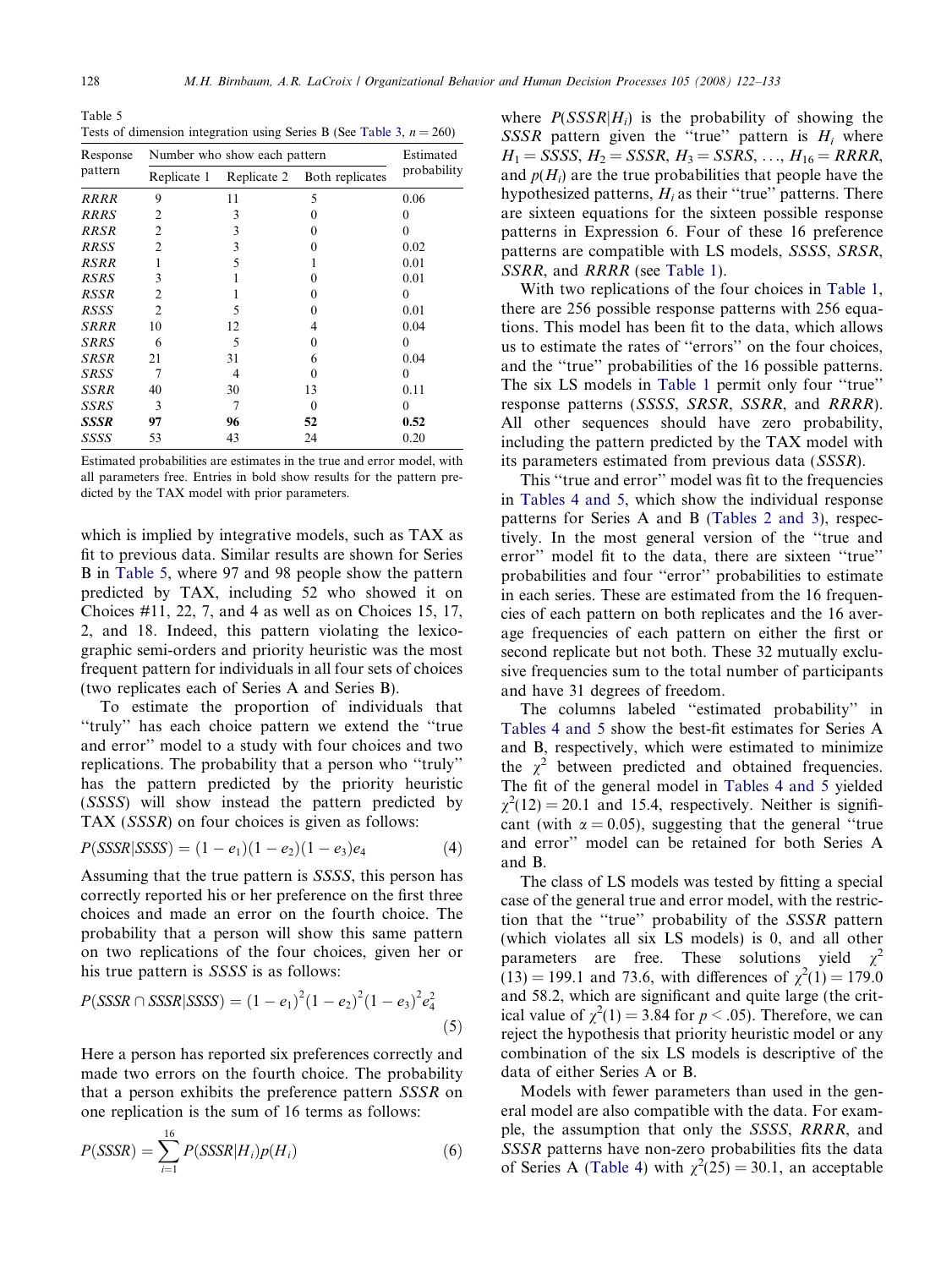fit. For this solution, the best-fit estimate is that 86% of the participants had SSSR as their ''true'' pattern. For Series B, assuming that SSSS, SSRR, SSSR and RRRR were the only real patterns, the model yielded,  $\chi^2(24) = 28.1$ , with 53% estimated to have the SSSR pattern as their ''true'' pattern. In sum, data from both series indicate that the majority of people show evidence of integration, contrary to all LS models and contrary to priority heuristic. The most frequent response pattern by individuals is the pattern predicted by TAX with its prior parameters. This pattern is compatible with other

### Discussion

These results give clear answers to five empirical questions: first, the majority data are not consistent with the priority heuristic, which implies that the majority should have chosen the ''safe'' gamble in all four rows of [Tables 2 and 3.](#page-4-0)

integrative models as well, including EU.

Second, the majority data are not consistent with any of six possible LS models [\(Table 1](#page-2-0)). This means that we can reject all six LS models with any order of considering the dimensions and with any threshold parameters.

Third, we can reject the hypothesis that the data are produced by people shifting randomly among a mixture of these six different LS models from trial to trial.

Fourth, we can reject the hypothesis that most people do not integrate information in favor of the hypothesis that the majority of individuals in this study did integrate the information.

Fifth, if some people are using the LS models or the priority heuristic, there are not very many of them. For example, in [Table 4,](#page-5-0) the ''true and error'' model indicates that 6% of the participants had SSSS as their ''true'' pattern. This pattern is consistent with the priority heuristic. (It is consistent as well with other models, including integrative models). If we supposed that all of these people used the priority heuristic, we would estimate that 6% of participants used this strategy. Summing over all patterns compatible with LS models, perhaps as much as 15% of the sample used a lexicographic semi-order in this test.

Can we revise the priority heuristic model to give a better account of these data? [Brandstaetter et al.](#page-10-0) [\(2006\)](#page-10-0) suggested that the priority heuristic model might be extended to include the hypothesis that the first reason considered is expected value (EV). According to this revised model, if one alternative yields an EV twice as great as the other or more, people choose the gamble with the higher EV. Only if the EVs differ by less than a factor of 2 do they employ the priority heuristic as described here.

The computation of EV involves integration of probabilities and prize values, which would allow this EV model to account for evidence of dimension integration for any pair of dimensions. However, the choices used in Series A and B differ by less than a factor of 2 on the crucial trials where the priority heuristic goes wrong. In Series A, Choice 5 [\(Table 2\)](#page-4-0) the expected values are \$60 and \$50 and yet people violate the priority heuristic. In Choice 4 of Series B [\(Table 3\)](#page-4-0),  $EV = $62.5$  and \$50. These differ by only 20% and 25% in EV, respectively (the EVs in the counterbalanced replicate versions are similar). Thus, we can reject this more complex extension of priority heuristic that allows EV as the dimension with highest priority, as long as the threshold for ratios of EV is assumed to be greater than 1.25.

A second way to revise the priority heuristic to account for evidence of trade-offs, as in [Tables 2 and 3](#page-4-0) would be to extend the approach of González-Vallejo [\(2002\)](#page-10-0) and incorporate that into the priority heuristic. In her approach, the difference along a given dimension is compared to the maximum value of that dimension within a choice. She used an additive difference model. which is integrative across all pairs of dimensions. As is the case in the priority heuristic, her additive difference model is not transitive. [Brandstaetter et al. \(2006\)](#page-10-0) compare the difference in lowest outcomes to the largest outcome in either gamble (which they treat as an aspiration level defined on a choice), but otherwise do not adopt her integrative model.

A third way to modify the priority heuristic would be to assume that the parameters change for each new set of choice problems. Note that the ratio of the difference between the two lowest consequences to the maximum consequence in either gamble is 0.98, 0.20, 0.62, 0.12 in Series A, and 0.83, 0.33, 0.53, and 0.21 in Series B. We cannot set a single parameter,  $\delta_L$ , such that  $\Delta_L = \delta_L$  max  $(x, x')$  to account for the reversals. However, if we allow that different  $\delta_L$  should be permitted in Tables A and B, we could account for the data if we assumed that  $0.125 \le \delta_L \le 0.20$  for Table A and  $0.21 \le \delta_L$  < 0.33 in Table B. This approach seems unattractive because it requires one parameter to fall in two mutually exclusive ranges.

If we allow different parameters and incorporate the rounding assumption of the priority heuristic, we could take  $\Delta_L = R[.44 \text{max} (x, x')]$ , where R[.] represents the rounding to nearest prominent numbers (integer powers of 10 plus double and half their values; i.e., 1, 2, 5, 10, 20, 50, 100, etc.). This would yield  $\Delta_L = $20, $20, $50,$ \$50 for successive choices in both [Tables 2 and 3,](#page-4-0) which would agree with both tables. Because [Brandstaetter](#page-10-0) [et al. \(2006\)](#page-10-0) are skeptical of estimation of any parameters from the data (they argue that their parameter 0.1 is based on the cultural base ten number system), it seems doubtful that they would consider any of these modifications to their theory to be very attractive.

What can one make of the seemingly ''good'' fit of priority heuristic to previously published data according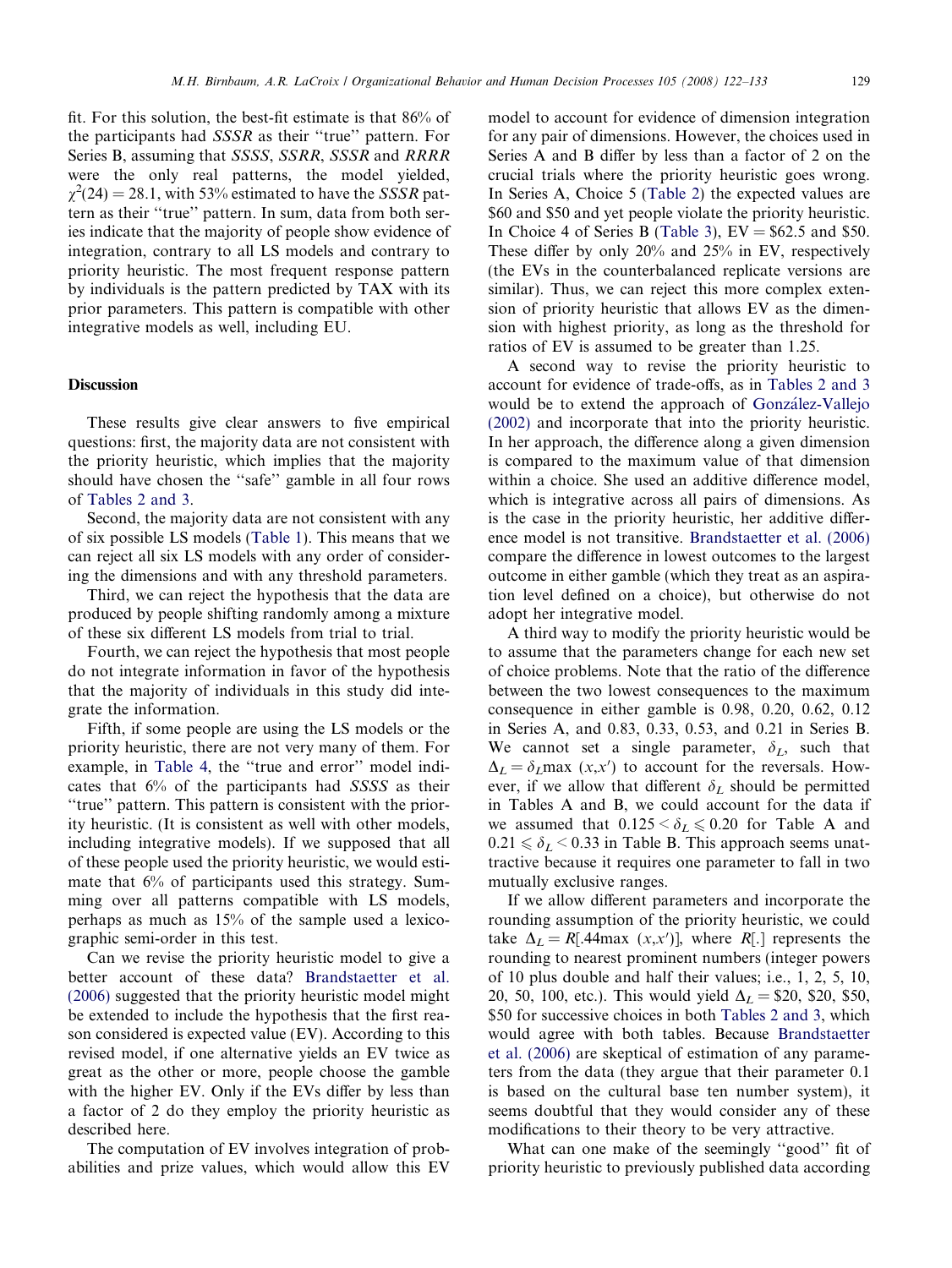to Brandstatter, et al? [Birnbaum \(in press\)](#page-10-0) presented four objections concerning their contests of fit. First, [Brandstaetter et al. \(2006\)](#page-10-0) did not analyze a number of previous studies where the priority heuristic fails to predict the results. The priority heuristic does not account for the observed pattern of violations of restricted branch independence [\(Birnbaum & Navarrete,](#page-10-0) [1998\)](#page-10-0); it makes wrong predictions for more than half the modal choices in that study. The priority heuristic cannot account for violations of distribution independence ([Birnbaum, 2005b, 2005c; Birnbaum & Chavez, 1997\)](#page-10-0). It fails to predict violations of stochastic dominance in cases where 70% of participants violate it [\(Birnbaum,](#page-10-0) [1999, 2004a, 2005a, 2005b, 2005c; Birnbaum & Navarr](#page-10-0)[ete, 1998](#page-10-0)) and it fails to predict satisfactions of stochastic dominance in cases where 90% or more satisfy it. It does not account for systematic violations of upper and lower cumulative independence ([Birnbaum, 1997,](#page-10-0) [1999, 2004b, 2006; Birnbaum & Navarrete, 1998](#page-10-0)).

Second, their contests of fit did not allow parameter estimation to the models that use parameters. Parametric models do not assume that everyone has the same parameters nor do they assume that every experiment will induce the same parameters. For example, both CPT and TAX can perfectly fit the [Kahneman and Tver](#page-10-0)[sky \(1979\)](#page-10-0) data if they are allowed to estimate a parameter representing the exponent of the utility function from those data. Because those data can be fit perfectly by TAX, CPT, and PH, those data are simply not diagnostic among these models. The conclusion of [Brands](#page-10-0)[taetter et al. \(2006\)](#page-10-0) that the data fit better for PH than CPT or TAX is strictly based on use of non-optimal parameters estimated from other data and extrapolated to those data. When parameters are estimated for all models compared, the conclusions reverse: the best-fit TAX and CPT models outperform the best-fit version of PH.

Third, global indices of fit can be systematically misleading when comparing the success of models when we do not allow a model to estimate its scales and parameters from the data [\(Birnbaum, 1973, 1974\)](#page-10-0). Apparently ''good'' fit indices often coexist with systematic errors of prediction. A closer look at the data that were treated in Brandstätter et al. shows that the priority heuristic makes systematic errors in predicting the data of [Tver](#page-11-0)[sky and Kahneman \(1992\)](#page-11-0) and [Mellers, Chang, Birn](#page-11-0)baum, and Ordóñez (1992).

The method of analysis in [Brandstaetter et al. \(2006\)](#page-10-0) contains an additional problem: they used one index of fit to optimize certain models, and then compared models on another index. The parametric models are usually fit with least-squares or maximum likelihood, whereas heuristic models may be devised to maximize percent correct. A least-squares solution does not necessarily produce the highest percentage of correct predictions. If we compare models based on percentage correct, we

should use that same criterion to optimize fit in both models to be compared.

When one analyzes only success in predicting modal choices, one can miss quite a lot of useful information. For example, by counting individual choices in [Table](#page-4-0) [2,](#page-4-0) we might say that 75% of the modal choices were correctly predicted by the priority heuristic (it predicts S, S, S, and S), and 100% of modal choices were correctly predicted by TAX. However, when we examine response patterns of individuals, as in [Table 4](#page-5-0), we see that only 6% of the participants showed the combined response pattern predicted by the priority heuristic (SSSS), whereas 80% show the pattern predicted by the TAX model (SSSR). Although these are aspects of the same data, they contain different information and convey quite different impressions of the relative merits of the models.

A better way to compare models (than by computing global indices of fit to selected data) is to investigate their implications, and test predictions when those implications are different. [Birnbaum \(submitted\)](#page-10-0) noted that the family of LS models implies a property he called priority dominance, implies no dimension integration (as tested here), no dimension interaction, and violates transitivity. On the other hand, transitive, integrative models (such as TAX, CPT, and GDU) violate priority dominance, show both dimension integration and interaction, and satisfy transitivity. Birnbaum reported four tests of dimension integration involving all pairs of dimensions in two-branch gambles, including a test of probability and highest consequence, probability and lowest consequence, and lower and upper consequences. All tests showed systematic evidence that people are integrating each pair of dimensions. He also reported tests of dimension interaction showing evidence of a multiplicative relation between probability and prize.

The priority heuristic and LS models imply that most people should be systematically intransitive in certain situations where the EV are nearly equal, as in [Tversky's](#page-11-0) [\(1969\)](#page-11-0) study. But [Tversky \(1969\)](#page-11-0) never claimed that most people are intransitive, only that some people can be pre-selected who violate transitivity. Tversky's selected data have been reanalyzed, with the result that not all analyses agree that anyone was significantly intransitive in his study (For contrasting analyses and arguments, see papers by [Iverson & Falmagne, 1985](#page-10-0); [Iverson, Myung, & Karabatsos, submitted for publica](#page-10-0)[tion;](#page-10-0) [Regenwetter, Stober, Dana, & Kim, 2006](#page-11-0)).

[Birnbaum and Gutierrez \(2007\)](#page-10-0) conducted a study in which people were asked to choose between the same gambles used by Tversky, except using procedures similar to those used in most of the studies summarized by [Brandstaetter et al. \(2006\)](#page-10-0). Whereas [Tversky \(1969\)](#page-11-0) used pie charts to represent probability and did not present probability information numerically, Birnbaum and Gutierrez presented both probabilities and prizes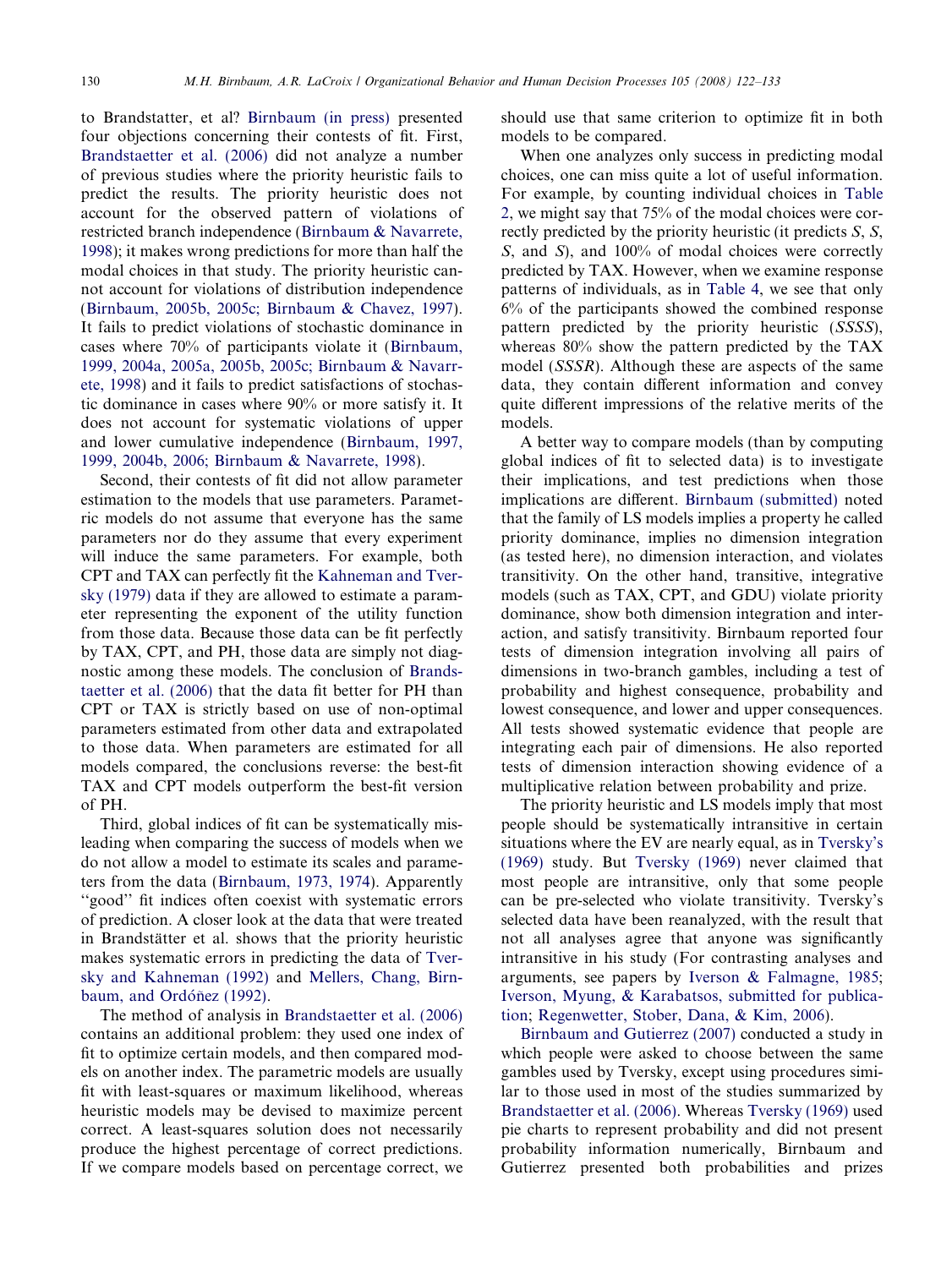| Table 6                                     |  |
|---------------------------------------------|--|
| Test of transitivity (Series C, $n = 260$ ) |  |

| Choice No. | Choice                                 | Response pattern                      |     |           |    | $\%S$ | Parameter<br>estimates |      |            |
|------------|----------------------------------------|---------------------------------------|-----|-----------|----|-------|------------------------|------|------------|
|            | First $(F)$                            | Second $(S)$                          | FF  | <b>FS</b> | SF | SS    |                        | p    | $\epsilon$ |
| 8          | A: $50$ to win \$100<br>50 to win \$20 | B: 50 to win \$60<br>50 to win \$27   | 190 | 23        | 25 | 22    | 18                     | 0.09 | 0.10       |
| 3          | B: 50 to win \$60<br>50 to win \$27    | $C: 50$ to win \$45<br>50 to win \$34 | 140 | 44        | 39 | 37    | 30                     | 0.17 | 0.20       |
| 21         | $C: 50$ to win \$45<br>50 to win \$34  | A: 50 to win \$100<br>50 to win \$20  | 35  | 33        | 20 | 172   | 76                     | 0.84 | 0.12       |

Notes: Choices 8, 3, and 21 were replicated with choices 6, 14, and 10, respectively, except that the positions of "first" and "second" gambles were reversed. According to any of three lexicographic semi-orders: LPH, LHP, PLH LS with  $\sqrt{57} < \Delta_L \leq 14$ , people should prefer the first gamble in all three rows. This prediction is contradicted by results in the last row. According to PH, the majority should prefer  $A$  over  $B$ ,  $C$  over  $B$ , and  $C$  over  $A$ , contrary to data in last two rows. According to TAX with prior parameters,  $A \, B \, C$ , which is consistent with the modal choices.

numerically. They found that modal choices were perfectly consistent with transitivity. Using the true and error model, they estimated that fewer than 5% of individual participants were likely intransitive. Even when probability was displayed with pie charts without numerical probabilities, the estimated percentage of those who appeared to be systematically intransitive was about 6%. These results failed to confirm the predicted pattern of intransitive behavior that people should exhibit according to the priority heuristic.

The present study included a replicated test of transitivity (Table 6). Three of the LS models (cases in which the lowest payoff has priority over the highest payoff) predict violations in this case, if  $$7 < \Delta_L \le $14$ . According to these models, people should prefer  $A$  to  $B$ ,  $B$  to  $C$ , and C over A. Table 6 shows that in both replicates (counterbalanced for position), most people preferred A over C, contrary to this prediction.

Table 7 shows the number of people who showed each response pattern in this test of transitivity. When these frequencies are fit to a ''true and error'' model that allows all eight response patterns (including all transitive

| Table 7                                        |  |  |  |
|------------------------------------------------|--|--|--|
| Test of transitivity in Series C (see Table 6) |  |  |  |

| Response   | Observed frequency | Estimated   |                 |             |  |
|------------|--------------------|-------------|-----------------|-------------|--|
| pattern    | Replicate 1        | Replicate 2 | Both replicates | probability |  |
| ABC        | 13                 | 21          |                 |             |  |
| ABA        | 147                | 134         | 106             | 0.80        |  |
| ACC        | 18                 | 20          | 8               | 0.07        |  |
| ACA        | 37                 | 38          | 10              | 0.06        |  |
| BBC        | 9                  | 15          | $\theta$        | $\Omega$    |  |
| <b>BBA</b> | 10                 | 14          | 0               | $\theta$    |  |
| BCC        | 15                 | 12          |                 | 0.07        |  |
| BCA        | 11                 | 6           |                 |             |  |

Estimated errors for the three choices are 0.10, 0.13, and 0.11, respectively. The fit of the true and error model yielded,  $\chi^2(5) = 5.57$ , which is not significant, indicating an acceptable fit. According to this solution, 80% of the participants have the pattern predicted by TAX as their "true" pattern  $(ABA)$ , and no one was intransitive.

and intransitive patterns), the estimated ''true'' percentages of intransitive cycles were both  $0\%$ , and the estimated percentage of people who appear to conform to ordering predicted by the TAX model with prior parameters was 80%.

The priority heuristic coincides with these LS models if it were assumed that the aspiration level,  $\Delta_L$  is \$10 in all three choices of Table 6. However, if  $\Delta_L = $5$  in Choice 3 instead, then priority heuristic is wrong on two of the three modal choices in Table 6 since it would then predict that the majority should have chosen C over B in Choice  $#3$ . In fact, only 17% showed this preference on that choice and 7% are estimated to show this transitive order predicted by the priority heuristic. [Birn](#page-10-0)[baum \(submitted\)](#page-10-0) summarizes other tests for intransitivity predicted by LS and priority heuristic; none of them show evidence that more than six per hundred are intransitive. Thus, empirical studies do not confirm that the majority of participants show systematic violations of transitivity as predicted by the priority heuristic or the lexicographic semi-orders.

Two possible specifications of variability of response were evaluated in this study. The results cannot be described in terms of a mixture of lexicographic semiorders in which people randomly use different orders and different threshold parameters from trial to trial. The general ''true and error'' model (which assumes individual differences in true preferences and random ''errors'' in response) was evaluated and found compatible with the data. This model showed that the data cannot be described in terms of different people having different true orders that are generated by different lexicographic semi-orders with different parameters; instead, the majority show evidence of the SSSR pattern that is not predicted by those models.

Other models have been postulated to describe variability of choice behavior [\(Busemeyer & Townsend,](#page-10-0) [1993; Link, 1992; Luce, 1959, 1994; Thurstone, 1927\)](#page-10-0). These models of choice contradict lexicographic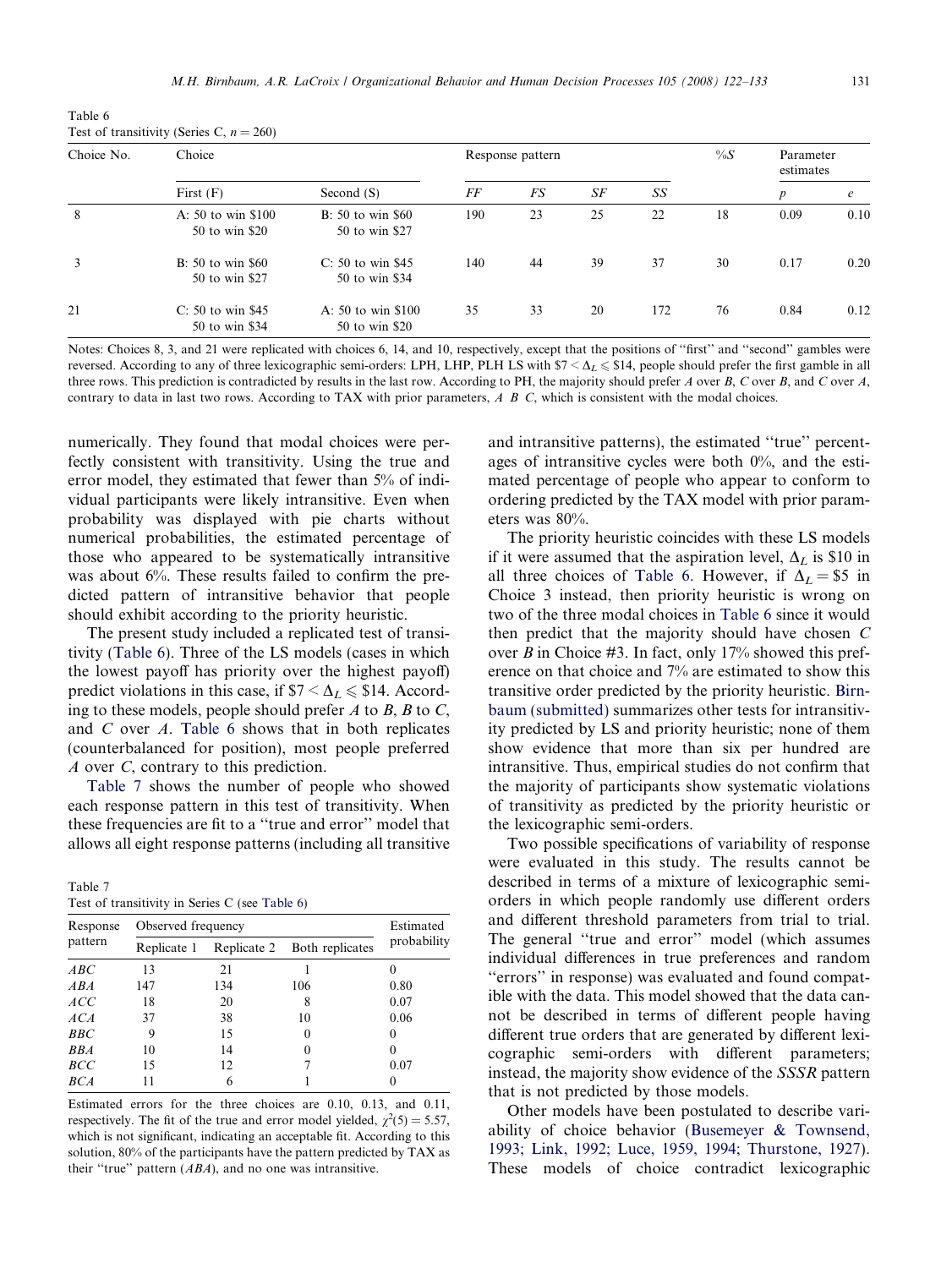<span id="page-10-0"></span>semi-orders because they imply transitivity, so it seems inappropriate to assume them when evaluating such intransitive models (Birnbaum & Gutierrez, 2007). Nevertheless, if we were to apply these models to the present data, we would reach the same conclusions.

This study used hypothetical monetary incentives rather than real ones. Previous research with the Allais paradoxes has found that violations of coalescing that appear to produce the Allais paradoxes occur in hypothetical choices among prizes in the millions of dollars as well as in studies with real chances to win modest prizes (less than \$100) such as used in this study (Birnbaum, 2007). Similar results have also been obtained for violations of stochastic dominance with real and hypothetical consequences (Birnbaum, 2007; Birnbaum & Martin, 2003). Those who theorize that financial incentives should have some effect usually argue that people should be more ''rational'' when making real monetary decisions than they would be if the decisions have only hypothetical consequences (Camerer & Hogarth, 1999). If so, then one would theorize that these results underestimate the case against the lexicographic semi-orders, which violate the principle of transitivity, which is widely regarded as a ''rational'' principle.

In summary, this study contributes to the growing case against lexicographic semi-orders and the priority heuristic as descriptive models of risky decision making. It shows that most people appear to integrate information, contrary to this family of non-integrative models.

# References

- Birnbaum, M. H. (1973). The Devil rides again: Correlation as an index of fit. Psychological Bulletin, 79, 239–242.
- Birnbaum, M. H. (1974). Reply to the Devil's advocates: Don't confound model testing and measurement. Psychological Bulletin, 81, 854–859.
- Birnbaum, M. H. (1997). Violations of monotonicity in judgment and decision making. In A. A. J. Marley (Ed.), Choice, decision, and measurement: Essays in honor of R. Duncan Luce (pp. 73–100). Mahwah, NJ: Erlbaum.
- Birnbaum, M. H. (1999). Testing critical properties of decision making on the Internet. Psychological Science, 10, 399–407.
- Birnbaum, M. H. (2004a). Causes of Allais common consequence paradoxes: An experimental dissection. Journal of Mathematical Psychology, 48(2), 87–106.
- Birnbaum, M. H. (2004b). Tests of rank-dependent utility and cumulative prospect theory in gambles represented by natural frequencies: Effects of format, event framing, and branch splitting. Organizational Behavior and Human Decision Processes, 95, 40–65.
- Birnbaum, M. H. (2005a). A comparison of five models that predict violations of first-order stochastic dominance in risky decision making. Journal of Risk and Uncertainty, 31, 263–287.
- Birnbaum, M. H. (2005b). Three new tests of independence that differentiate models of risky decision making. Management Science, 51, 1346–1358.
- Birnbaum, M. H. (2005c). New paradoxes of risky decision making. submitted for publication, Available from URL [http://psych.](http://psych.fullerton.edu/mbirnbaum/birnbaum.htm) [fullerton.edu/mbirnbaum/birnbaum.htm.](http://psych.fullerton.edu/mbirnbaum/birnbaum.htm)
- Birnbaum, M. H. (2006). Evidence against prospect theories in gambles with positive, negative, and mixed consequences. Journal of Economic Psychology, 27, 737–761.
- Birnbaum, M. H. (2007). Tests of branch splitting and branch-splitting independence in Allais paradoxes with positive and mixed consequences. Organizational Behavior and Human Decision Processes, 102, 154–173.
- Birnbaum, M. H. (in press). Evaluation of the priority heuristic as a descriptive model of risky decision making: Comment on Brandstätter, Gigerenzer, and Hertwig (2006). Psychological Review, in press.
- Birnbaum, M. H. (submitted) Testing heuristic models of decision making: Priority dominance, dimension integration, and dimension interaction.
- Birnbaum, M. H., & Bahra, J. (2007). Gain–loss separability and coalescing in risky decision making. Management Science, 53, 1016–1028.
- Birnbaum, M. H., & Chavez, A. (1997). Tests of theories of decision making: Violations of branch independence and distribution independence. Organizational Behavior and Human Decision Processes, 71, 161–194.
- Birnbaum, M. H., & Gutierrez, R. J. (2007). Testing for intransitivity of preferences predicted by a lexicographic semiorder. Organizational Behavior and Human Decision Processes, 104, 97–112.
- Birnbaum, M. H., & Martin, T. (2003). Generalization across people, procedures, and predictions: Violations of stochastic dominance and coalescing. In S. L. Schneider & J. Shanteau (Eds.), Emerging perspectives on decision research (pp. 84–107). New York: Cambridge University Press.
- Birnbaum, M. H., & Navarrete, J. B. (1998). Testing descriptive utility theories: Violations of stochastic dominance and cumulative independence. Journal of Risk and Uncertainty, 17, 49–78.
- Brandstaetter, E., Gigerenzer, G., & Hertwig, R. (2006). The priority heuristic: Choices without tradeoffs. Psychological Review, 113, 409–432.
- Busemeyer, J. R., & Townsend, J. T. (1993). Decision Field Theory: A dynamic cognition approach to decision making. Psychological Review, 100, 432–459.
- Camerer, C. F., & Hogarth, R. M. (1999). The effects of financial incentives in experiments: A review and capital-labor-production theory. Journal of Risk and Uncertainty, 19, 7–42.
- González-Vallejo, C. (2002). Making trade-offs: A probabilistic and context-sensitive model of choice behavior. Psychological Review, 109, 137–155.
- Iverson, G., & Falmagne, J.-C. (1985). Statistical issues in measurement. Mathematical Social Sciences, 10, 131–153.
- Iverson, G. J., Myung, J. I., Karabatsos, G. (submitted for publication). Intransitivity of preference: Revisited, Available from Geoffrey J. Iverson, Institute for Mathematical Behavioral Sciences, UCI, Irvine, CA 92697.
- Kahneman, D., & Tversky, A. (1979). Prospect theory: An analysis of decision under risk. Econometrica, 47, 263–291.
- Link, S. W. (1992). The wave theory of difference and similarity. Hillsdale, NJ: Lawrence Erlbaum.
- Luce, R. D. (1956). Semiorders and a theory of utility discrimination. Econometrica, 24, 178–191.
- Luce, R. D. (1959). Individual choice behavior. New York: Wiley.
- Luce, R. D. (1994). Thurstone and sensory scaling: Then and now. Psychological Review, 101, 271–277.
- Luce, R. D. (2000). Utility of gains and losses: Measurement-theoretical and experimental approaches. Mahwah, NJ: Lawrence Erlbaum.
- Luce, R. D., & Marley, A. A. J. (2005). Ranked additive utility representations of gambles: Old and new axiomatizations. Journal of Risk and Uncertainty, 30, 21–62.
- Marley, A. A. J., & Luce, R. D. (2001). Rank-weighted utilities and qualitative convolution. Journal of Risk and Uncertainty, 23(2), 135–163.